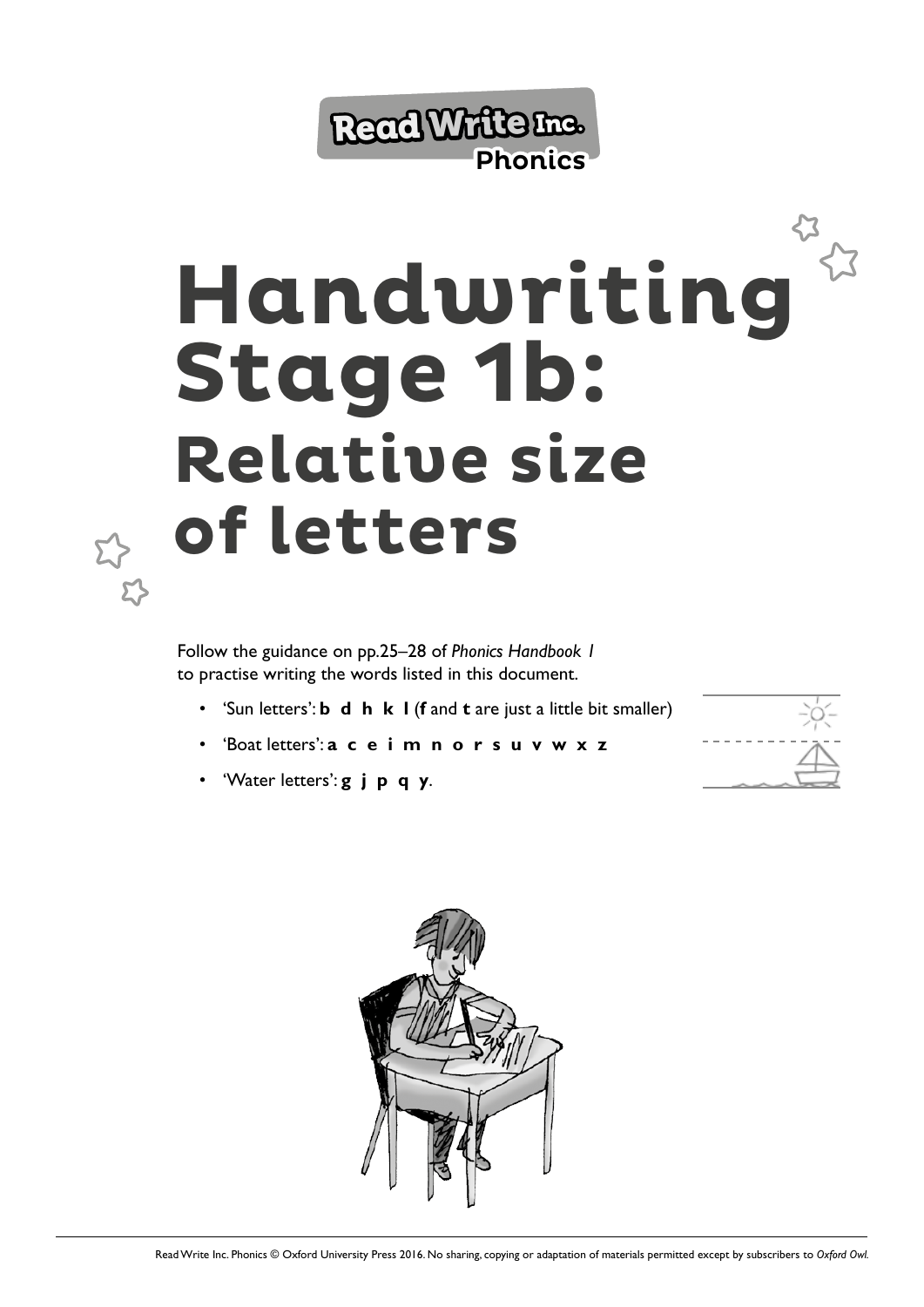## **'Around' letters**



**Example words**





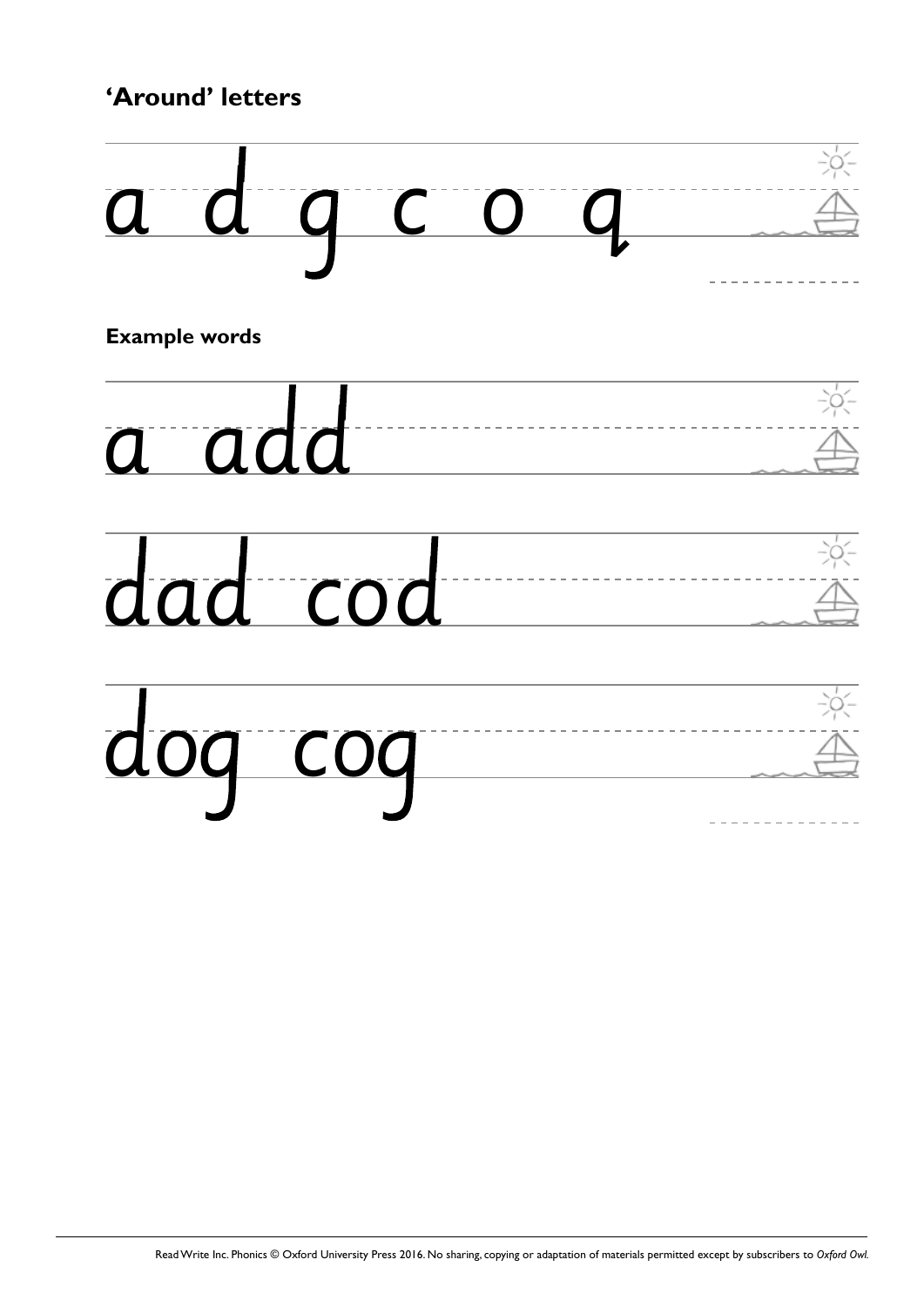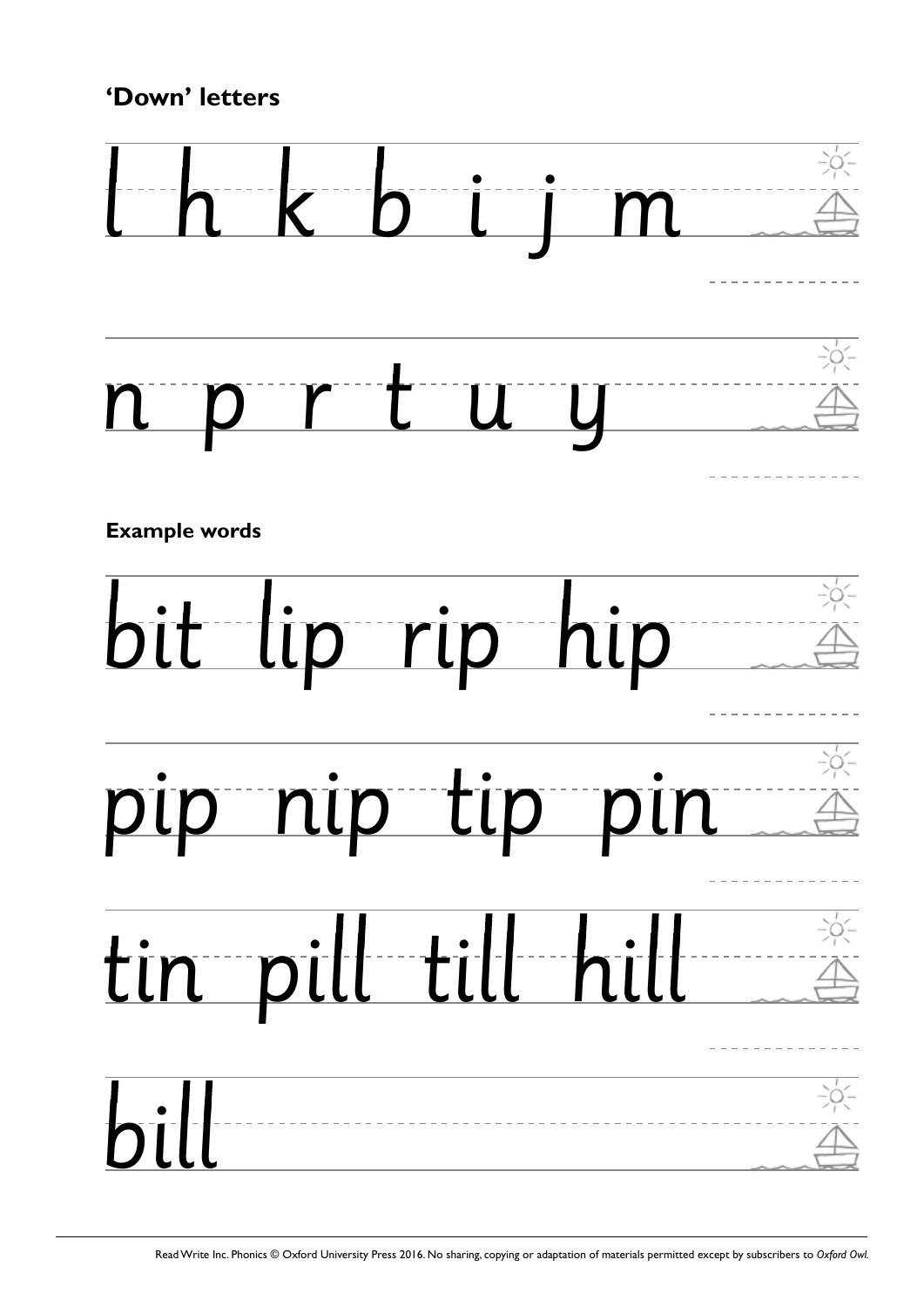## **'Down' letters with 'around' letters**

**Example words**

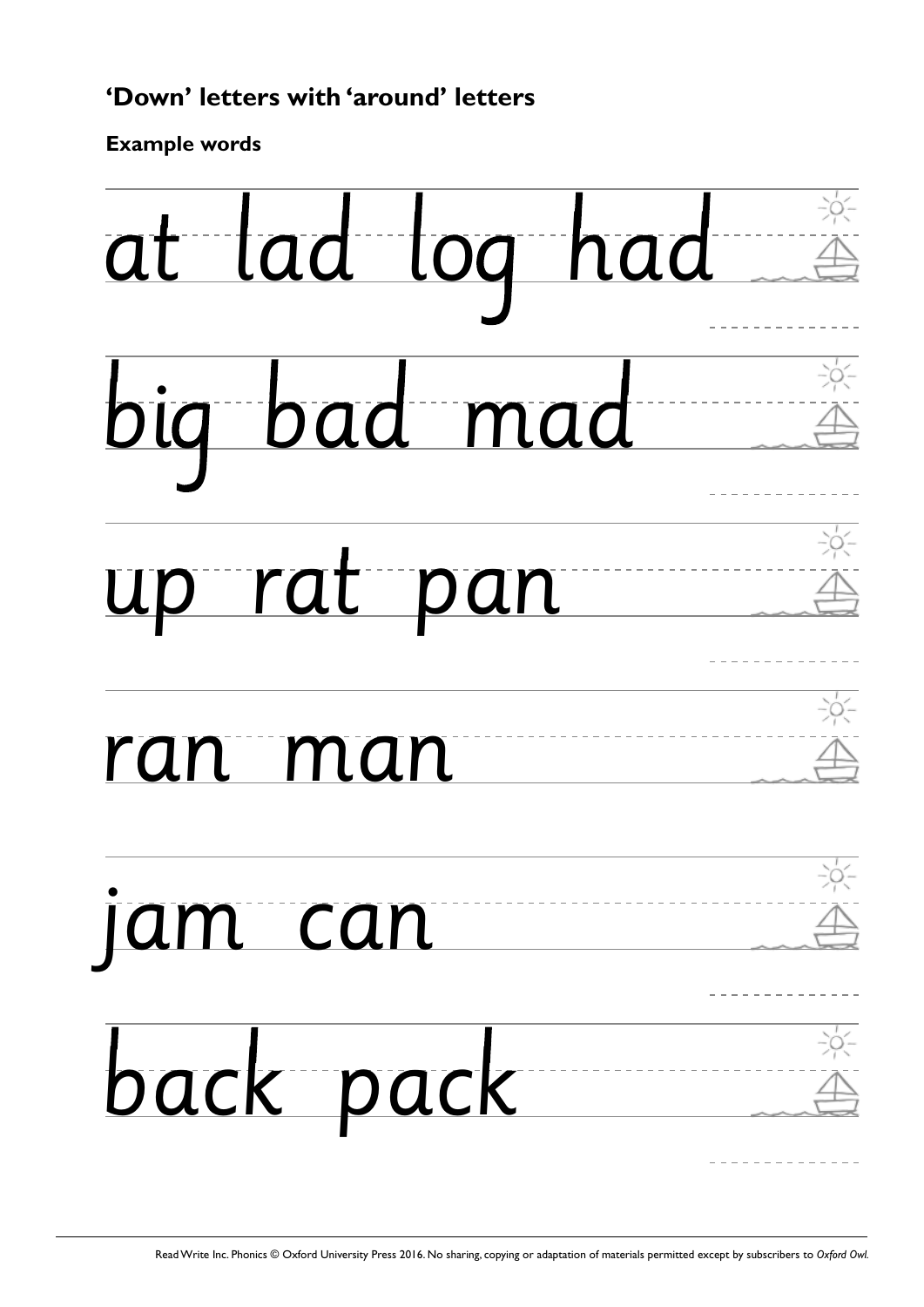## **'Curly' letters with 'down' letters**



**Example words**

let bet sit set





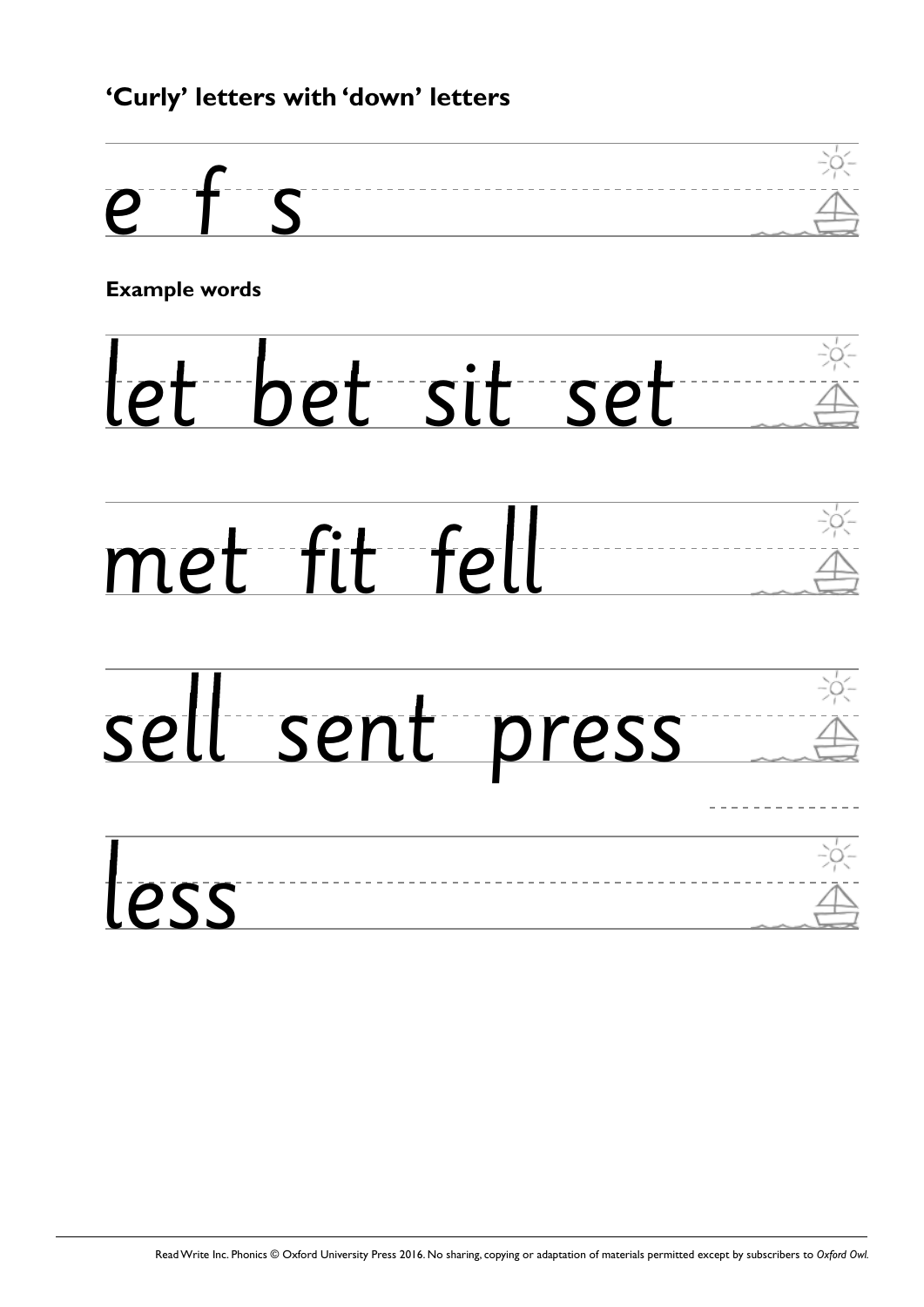**Example words**